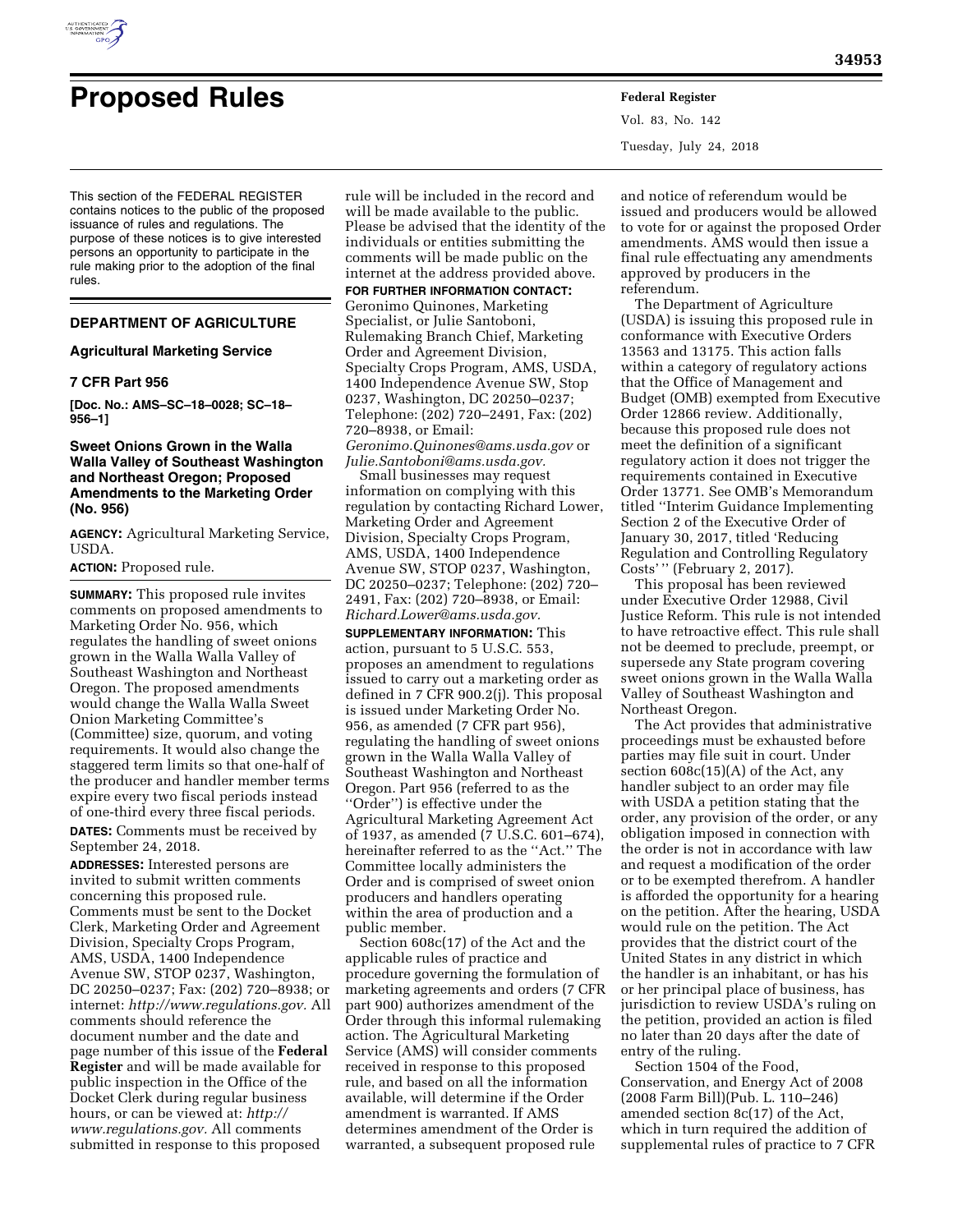part 900 (73 FR 49307; August 21, 2008). The amendment of section 8c(17) of the Act and the supplemental rules of practice authorize the use of informal rulemaking (5 U.S.C. 553) to amend Federal fruit, vegetable, and nut marketing agreements and orders. USDA may use informal rulemaking to amend marketing orders based on the nature and complexity of the proposed amendments, the potential regulatory and economic impacts on affected entities, and any other relevant matters.

AMS has considered these factors and has determined that the amendments proposed are not unduly complex and the nature of the proposed amendments is appropriate for utilizing the informal rulemaking process to amend the Order. A discussion of the potential regulatory and economic impacts on affected entities is discussed later in the ''Initial Regulatory Flexibility Analysis'' section of this proposed rule.

The proposed amendments were unanimously recommended by the Committee following deliberations at two public meetings held on November 14, 2017 and March 3, 2018. The proposals would amend the Order by changing the Committee's size, quorum, and voting requirements. This action would also change the staggered term limits so that one-half of the producer and handler member terms expire every two fiscal periods instead of one-third every three fiscal periods.

#### **Proposal 1—Reduce Committee Size**

Section 956.20 provides that the Committee consists of ten members, six of whom shall be producers, three of whom shall be handlers, and one public member. This proposal would amend § 956.20 by reducing the size of the Committee from ten to seven members, four of whom shall be producers, two of whom shall be handlers, and one public member. The requirement that each member have an alternate with the same qualifications as the member would remain unchanged.

Since promulgation of the Order in 1995, the number of Walla Walla sweet onion producers and handlers operating in the industry has decreased, which makes it difficult to find enough members and alternates to fill all the positions on the Committee. Decreasing the Committee's size from ten members to seven members would make it more reflective of today's industry. Having a smaller size committee would enable it to fulfill membership and quorum requirements. These changes should help the Committee streamline its operations and increase its effectiveness.

# **Proposal 2—Revise Term of Office and Staggered Term Limits**

Section 956.21 requires Committee members and their alternates to serve for three years in staggered terms with one-third of the terms expiring each year.

This proposal would change § 956.21 by revising the terms of office for the producer and handler members from three years to two years beginning on June 1 so that one-half of the Committee changes every year. The staggered terms would also change so that one-half of the producer and handler member terms expire every two fiscal periods instead of one-third of the producer and handler members forms expiring every three fiscal periods. The proposed term limit changes would only apply to producer and handler members, and the public member term would remain three years.

#### **Proposal 3—Revise Quorum and Voting Requirements**

Currently, Section 956.28(a) states that six members of the Committee shall constitute a quorum, and six concurring votes shall be required to pass any motion or approve any Committee action, except that recommendations made pursuant to § 956.61 shall require seven concurring votes.

The proposed changes would modify § 956.28 to state that four rather than six members would constitute a quorum and four rather than six concurring votes would be required to pass any motion to approve any Committee action, except for recommendations made pursuant to § 956.61, which would require five rather than seven concurring votes. These changes would help to streamline the Committee's operations and increase its effectiveness.

#### **Initial Regulatory Flexibility Analysis**

Pursuant to the requirements set forth in the Regulatory Flexibility Act (RFA) (5 U.S.C. 601–612), AMS has considered the economic impact of this action on small entities. Accordingly, AMS has prepared this initial regulatory flexibility analysis.

The purpose of the RFA is to fit regulatory actions to the scale of businesses subject to such actions in order that small businesses will not be unduly or disproportionately burdened. Marketing orders issued pursuant to the Act, and rules issued thereunder, are unique in that they are brought about through group action of essentially small entities acting on their own behalf.

There are eight handlers of Walla Walla sweet onions subject to regulation

under the Order and approximately 15 producers in the regulated production area. Small agricultural service firms are defined by the Small Business Administration as those having annual receipts of less than \$7,500,000, and small agricultural producers are defined as those having annual receipts of less than \$750,000 (13 CFR 121.201).

The Committee reported that approximately 390,000 50-pound bags or equivalents of Walla Walla sweet onions were shipped into the fresh market in 2017. Based on information reported by USDA's Market News Service, the average 2017 marketing year f.o.b. shipping point price for the Walla Walla sweet onions was \$14.90 per 50-pound equivalent. Multiplying the \$14.90 average price by the shipment quantity of 390,000 50-pound equivalents yields an annual crop revenue estimate of \$5,811,000. The average annual revenue for each of the eight handlers is therefore calculated to be \$726,375 (\$5,811,000 divided by eight), which is considerably less than the Small Business Administration threshold of \$7,500,000. Consequently, all the Walla Walla sweet onion handlers could be classified as small entities.

In addition, based on information provided by the National Agricultural Statistics Service (NASS), the average producer price for Walla Walla sweet onions for the 2012 through 2016 marketing years is \$15.27 per 50-pound equivalent. NASS has not released data regarding the 2017 marketing year at this time. Multiplying the 2012–2016 marketing year average price of \$15.27 by the 2017 marketing year shipments of 390,000, 50-pound equivalents yields an annual crop revenue estimate of \$5,955,300. The estimated average annual revenue for each of the 15 producers is therefore calculated to be approximately \$397,020 (\$5,955,300 divided by 15), which is less than the Small Business Administration threshold of \$750,000. In view of the foregoing, the majority of Walla Walla sweet onion producers, and all of the Walla Walla sweet onion handlers, may be classified as small entities.

The proposed amendments would change the Committee's size, quorum, and voting requirements. They would also change the staggered term limits so that one-half of the producer and handler member terms expire every two fiscal periods instead of one-third every three fiscal periods.

The Committee's proposed amendments were unanimously recommended at two public meetings on November 14, 2017 and March 3, 2018. If these proposals are approved in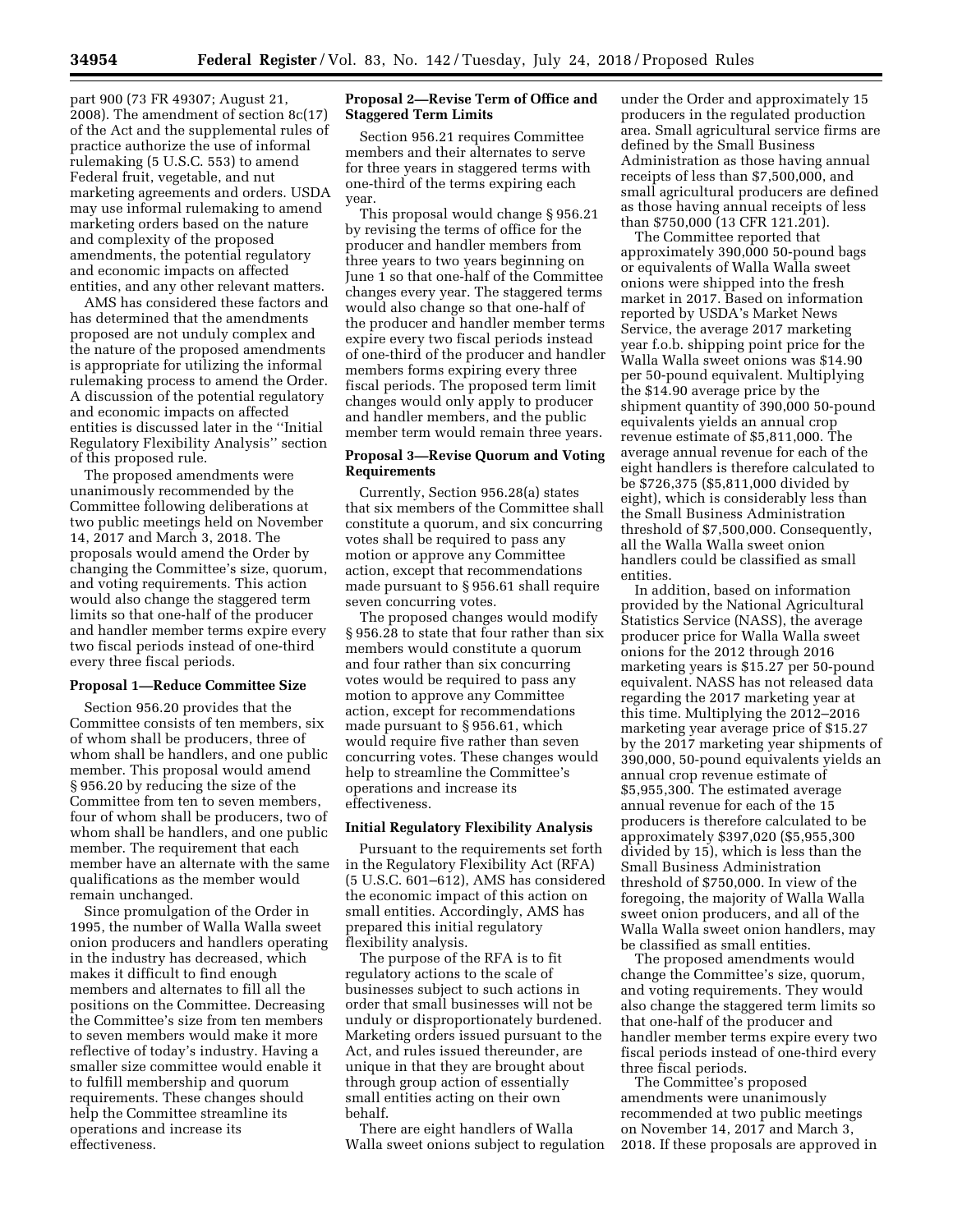a referendum, there would be no direct financial effects on producers or handlers. The number of producers and handlers operating in the industry has decreased, which makes it difficult to find enough members to fill positions on the Committee. Decreasing the Committee's size would make it more reflective of today's industry.

The Committee believes these changes will serve the needs of the Committee and the industry. No economic impact is expected if the proposed amendments are approved because they would not establish any new regulatory requirements on handlers, nor would they have any assessment or funding implications. There would be no change in financial costs, reporting, or recordkeeping requirements if this proposal is approved.

Alternatives to this proposal, including making no changes at this time, were considered by the Committee. Due to changes in the industry, AMS believes the proposals are justified and necessary to ensure the Committee's ability to locally administer the program. Reducing the size of the Committee would enable it to fulfill membership and quorum requirements fully, thereby ensuring a more efficient and orderly flow of business.

#### **Paperwork Reduction Act**

In accordance with the Paperwork Reduction Act of 1995 (44 U.S.C. chapter 35), the Order's information collection requirements have been previously approved by OMB and assigned OMB No. 0581–0178 (Vegetable and Specialty Crops). No changes in those requirements are necessary because of this action. Should any changes become necessary, they would be submitted to OMB for approval.

This proposed rule would impose no additional reporting or recordkeeping requirements on either small or large Walla Walla Valley sweet onion handlers. As with all Federal marketing order programs, reports and forms are periodically reviewed to reduce information requirements and duplication by industry and publicsector agencies.

AMS is committed to complying with the E-Government Act, to promote the use of the internet and other information technologies to provide increased opportunities for citizen access to Government information and services, and for other purposes.

USDA has not identified any relevant Federal rules that duplicate, overlap, or conflict with this action.

The Committee's meetings were widely publicized throughout the Walla Walla Valley sweet onion production area. All interested persons were invited to attend the meetings and encouraged to participate in Committee deliberations on all issues. Like all Committee meetings, the November 14, 2017 and March 3, 2018, meetings were public, and all entities, both large and small, were encouraged to express their views on the proposals.

Finally, interested persons are invited to submit comments on the proposed amendments to the Order, including comments on the regulatory and information collection impacts of this action on small businesses.

Following analysis of any comments received on the amendments proposed in this proposed rule, AMS will evaluate all available information and determine whether to proceed. If appropriate, a proposed rule and notice of referendum would be issued, and producers would be provided the opportunity to vote for or against the proposed amendments. Information about the referendum, including dates and voter eligibility requirements, would be published in a future issue of the **Federal Register.** A final rule would then be issued to effectuate any amendment favored by producers participating in the referendum.

A small business guide on complying with fruit, vegetable, and specialty crop marketing agreements and orders may be viewed at: *[http://www.ams.usda.gov/](http://www.ams.usda.gov/rules-regulations/moa/small-businesses) [rules-regulations/moa/small-businesses.](http://www.ams.usda.gov/rules-regulations/moa/small-businesses)*  Any questions about the compliance guide should be sent to Richard Lower at the previously mentioned address in the **FOR FURTHER INFORMATION CONTACT** section.

#### **General Findings**

The findings hereinafter set forth are supplementary to the findings and determinations which were previously made in connection with the issuance of Marketing Order 956; and all said previous findings and determinations are hereby ratified and affirmed, except insofar as such findings and determinations may be in conflict with the findings and determinations set forth herein.

1. Marketing Order 956 as hereby proposed to be amended and all the terms and conditions thereof, would tend to effectuate the declared policy of the Act;

2. Marketing Order 956 as hereby proposed to be amended regulates the handling of sweet onions grown in the Walla Walla Valley of Southeast Washington and Northeast Oregon and is applicable only to persons in the

respective classes of commercial and industrial activity specified in the Order;

3. Marketing Order 956 as hereby proposed to be amended is limited in application to the smallest regional production area which is practicable, consistent with carrying out the declared policy of the Act, and the issuance of several marketing orders applicable to subdivisions of the production area would not effectively carry out the declared policy of the Act;

4. Marketing Order 956 as hereby proposed to be amended prescribes, insofar as practicable, such different terms applicable to different parts of the production area as are necessary to give due recognition to the differences in the production and marketing of onions produced or packed in the production area; and

5. All handling of onions produced or packed in the production area as defined in Marketing Order 956 is in the current of interstate or foreign commerce or directly burdens, obstructs, or affects such commerce.

A 60-day comment period is provided to allow interested persons to respond to these proposals. Any comments received on the amendments proposed in this proposed rule will be analyzed, and if AMS determines to proceed based on all the information presented, a producer referendum would be conducted to determine producer support for the proposed amendments. If appropriate, a final rule would then be issued to effectuate the amendments favored by producers participating in the referendum.

# **List of Subjects in 7 CFR Part 956**

Onions, Marketing agreements, Reporting and recordkeeping requirements.

For the reasons set forth in the preamble, 7 CFR part 956 is proposed to be amended as follows:

# **PART 956—SWEET ONIONS GROWN IN THE WALLA WALLA VALLEY OF SOUTHEAST WASHINGTON AND NORTHEAST OREGON**

■ 1. The authority citation for 7 CFR part 956 continues to read as follows:

**Authority:** 7 U.S.C. 601–674.

■ 2. Revise § 956.20 to read as follows:

# **§ 956.20 Establishment and membership.**

(a) The Walla Walla Sweet Onion Marketing Committee, consisting of seven members, is hereby established. The Committee shall consist of four producer members, two handler members, and one public member. Each